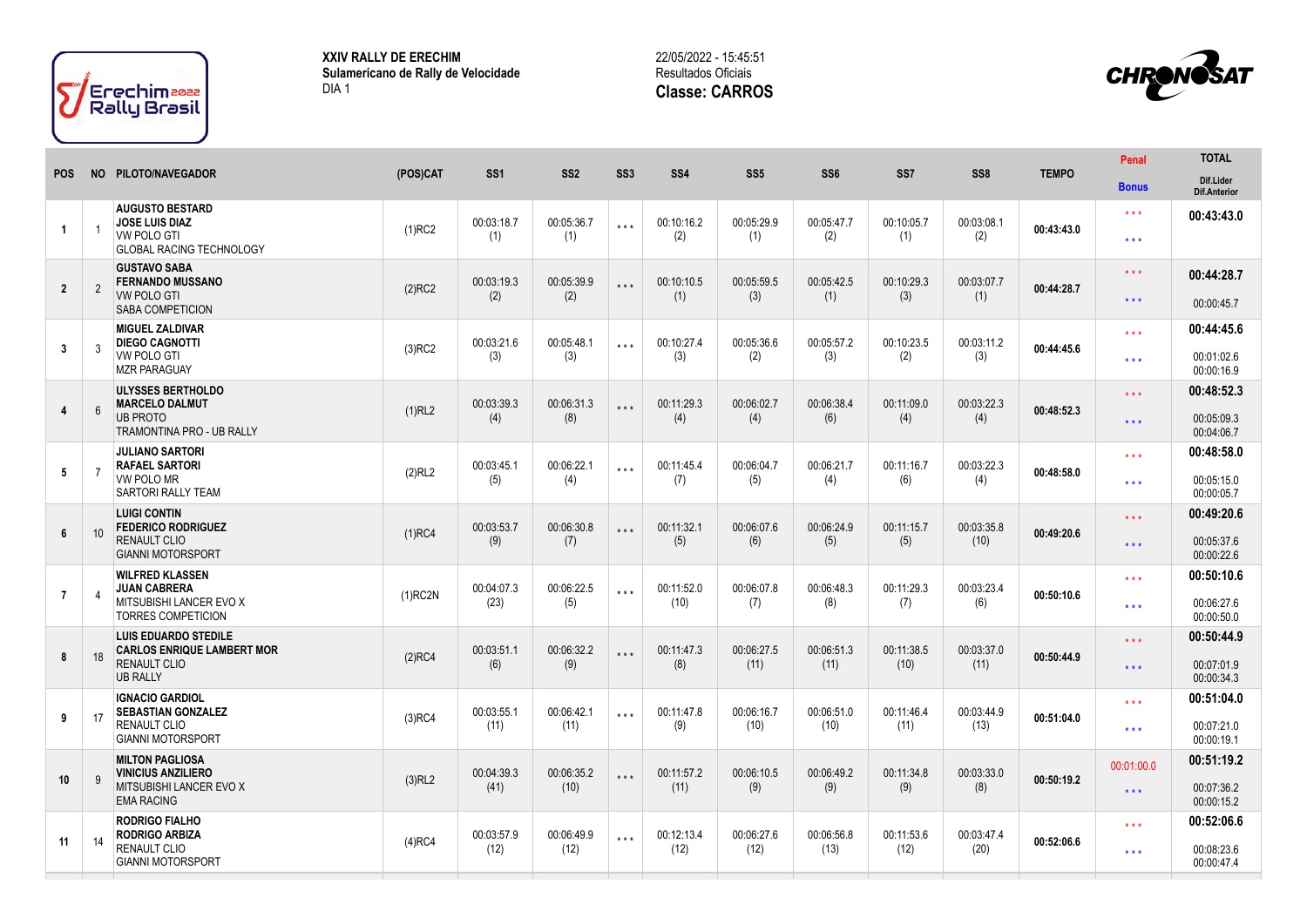| 12 | 5   | <b>CESAR PEDOTTI</b><br><b>MARTIN RODRIGUEZ</b><br>MITSUBISHI LANCER EVO X<br>POCHI RALLY TEAM          | $(2)$ RC2N | 00:03:51.2<br>(7)  | 00:06:54.7<br>(15) | $***$                   | 00:12:23.8<br>(14) | 00:06:28.6<br>(13) | 00:07:05.9<br>(15) | 00:12:01.3<br>(13) | 00:03:28.1<br>(7)  | 00:52:13.6 | $\star$ $\star$ $\star$<br>$\star$ $\star$ $\star$ | 00:52:13.6<br>00:08:30.6<br>00:00:07.0 |
|----|-----|---------------------------------------------------------------------------------------------------------|------------|--------------------|--------------------|-------------------------|--------------------|--------------------|--------------------|--------------------|--------------------|------------|----------------------------------------------------|----------------------------------------|
| 13 | -8  | <b>ALEXANDRE FIGUEREDO</b><br><b>VINICIUS ZAVIERUCKA</b><br>MITSUBISHI LANCER EVO X<br>ACSA RALLY 4X4   | (4)RL2     | 00:03:54.6<br>(10) | 00:06:54.6<br>(14) | $***$                   | 00:12:22.9<br>(13) | 00:06:33.2<br>(14) | 00:06:54.5<br>(12) | 00:12:08.5<br>(14) | 00:03:35.1<br>(9)  | 00:52:23.4 | $* * *$<br>$\star$ $\star$ $\star$                 | 00:52:23.4<br>00:08:40.4<br>00:00:09.8 |
| 14 | 239 | <b>CLAUDIO ROSSI</b><br><b>EDUARDO TONIAL</b><br>MITSUBISHI LANCER EVO X<br><b>SCUDERIA ROSSI RALLY</b> | (5)RL2     | 00:03:51.9<br>(8)  | 00:06:30.4<br>(6)  | $***$                   | 00:11:43.5<br>(6)  | 00:06:08.9<br>(8)  | 00:06:45.4<br>(7)  | 00:11:31.4<br>(8)  | 00:06:35.1<br>(34) | 00:50:06.6 | 00:03:00.0<br>$\star\star\star$                    | 00:53:06.6<br>00:09:23.6<br>00:00:43.2 |
| 15 | 12  | <b>MARTIN TOMAS</b><br><b>JUAN PABLO PERNIGOTTI</b><br>FORD FIESTA<br><b>GTRALLY</b>                    | $(5)$ RC4  | 00:03:58.7<br>(14) | 00:07:00.3<br>(18) | $***$                   | 00:12:43.4<br>(18) | 00:06:41.1<br>(17) | 00:07:21.0<br>(18) | 00:12:24.5<br>(17) | 00:03:46.1<br>(16) | 00:53:55.1 | $* * *$<br>$***$                                   | 00:53:55.1<br>00:10:12.1<br>00:00:48.5 |
| 16 | 80  | <b>LUIS AFONSO TEDESCO</b><br><b>SIDNEI BROERING</b><br><b>FIAT PALIO</b><br><b>TEDRACING SPORT</b>     | $(6)$ RC4  | 00:03:58.6<br>(13) | 00:07:21.2<br>(27) | $***$                   | 00:12:29.7<br>(16) | 00:06:44.2<br>(23) | 00:07:19.6<br>(17) | 00:12:21.1<br>(16) | 00:03:45.8<br>(14) | 00:54:00.2 | $***$<br>$***$                                     | 00:54:00.2<br>00:10:17.2<br>00:00:05.1 |
| 17 | 38  | <b>EVANDRO CARBONERA</b><br><b>JEAN PAULO KLEIN</b><br>PEUGEOT 207<br>NOVA ITALIA RS RALLY              | $(1)$ RL5  | 00:04:06.5<br>(22) | 00:06:55.9<br>(16) | $***$                   | 00:13:00.4<br>(20) | 00:06:40.3<br>(16) | 00:07:34.6<br>(24) | 00:12:37.0<br>(20) | 00:03:46.0<br>(15) | 00:54:40.7 | $* * *$<br>$***$                                   | 00:54:40.7<br>00:10:57.7<br>00:00:40.5 |
| 18 | 30  | <b>FERNANDO SOLIMANN</b><br><b>FELIPE SOLIMANN</b><br><b>FORD KA</b><br><b>SOLIMANN RACING</b>          | (1)RG3     | 00:04:03.4<br>(17) | 00:07:06.8<br>(21) | $* * *$                 | 00:13:05.0<br>(22) | 00:06:47.5<br>(24) | 00:07:22.6<br>(19) | 00:12:27.0<br>(18) | 00:03:49.1<br>(22) | 00:54:41.4 | $***$<br>$***$                                     | 00:54:41.4<br>00:10:58.4<br>00:00:00.7 |
| 19 | 34  | <b>ALAN CARDOSO</b><br><b>CASSIO NAVARINI</b><br><b>FIAT PALIO</b><br>PANAMBI RALLY TEAM                | (2)RG3     | 00:04:06.4<br>(21) | 00:07:03.8<br>(20) | $***$                   | 00:12:55.2<br>(19) | 00:06:44.0<br>(22) | 00:07:33.3<br>(23) | 00:12:32.8<br>(19) | 00:03:51.1<br>(23) | 00:54:46.6 | $***$<br>$***$                                     | 00:54:46.6<br>00:11:03.6<br>00:00:05.2 |
| 20 | 88  | <b>MARCOS BEN HUR VALANDRO</b><br><b>RODRIGO VICARI</b><br><b>VW GOL</b><br>RALLY CENTER BEMAJJY        | $(1)$ RG4  | 00:04:00.4<br>(16) | 00:07:21.1<br>(26) | $* * *$                 | 00:13:00.4<br>(20) | 00:06:43.5<br>(20) | 00:07:24.6<br>(20) | 00:13:01.9<br>(24) | 00:03:44.3<br>(12) | 00:55:16.2 | $***$<br>$***$                                     | 00:55:16.2<br>00:11:33.2<br>00:00:29.6 |
| 21 | 24  | <b>MAURICIO JAROZESKI</b><br><b>JOAO REMOR</b><br><b>VW GOL</b><br>PANAMBI RALLY TEAM                   | (2)RG4     | 00:04:07.7<br>(24) | 00:07:28.0<br>(29) | $***$                   | 00:13:26.5<br>(24) | 00:06:48.6<br>(25) | 00:07:26.0<br>(22) | 00:12:56.3<br>(22) | 00:03:47.2<br>(19) | 00:56:00.3 | $***$<br>$***$                                     | 00:56:00.3<br>00:12:17.3<br>00:00:44.1 |
| 22 | 27  | <b>JOSE BARROS NETO</b><br><b>FELIPE KLIMACZEWSKI</b><br>VW UP<br><b>ARTESANI</b>                       | (2)RL5     | 00:04:04.4<br>(18) | 00:10:15.0<br>(44) | $***$                   | 00:12:28.9<br>(15) | 00:06:42.0<br>(19) | 00:07:05.0<br>(14) | 00:12:14.1<br>(15) | 00:03:47.1<br>(18) | 00:56:36.5 | $***$<br>$***$                                     | 00:56:36.5<br>00:12:53.5<br>00:00:36.2 |
| 23 | 217 | <b>RAFAEL CABELLO</b><br><b>RAFAEL KARPINSKI</b><br>VW GOL<br>AFA NO RALLY GAUCHO                       | $(1)$ RG5  | 00:04:14.3<br>(26) | 00:07:26.8<br>(28) | $\star$ $\star$ $\star$ | 00:13:31.7<br>(26) | 00:07:02.8<br>(30) | 00:07:51.5<br>(27) | 00:12:59.4<br>(23) | 00:03:52.0<br>(25) | 00:56:58.5 | $* * *$<br>$***$                                   | 00:56:58.5<br>00:13:15.5<br>00:00:22.0 |
| 24 | 19  | <b>VICTOR CORREA</b><br><b>MAICOL SOUZA</b><br>PEUGEOT 207<br>UNIFENAS - RT1                            | $(3)$ RL5  | 00:04:06.3<br>(20) | 00:07:01.0<br>(19) | $***$                   | 00:12:34.1<br>(17) | 00:06:41.3<br>(18) | 00:07:41.3<br>(26) | 00:15:07.5<br>(34) | 00:03:51.2<br>(24) | 00:57:02.7 | $***$<br>$* * *$                                   | 00:57:02.7<br>00:13:19.7<br>00:00:04.2 |
| 25 | 22  | <b>WENDELL SIMIONI</b><br><b>GILSON ROCHA</b>                                                           | (1)RL4     | 00:04:16.6<br>(30) | 00:07:41.1<br>(37) | $***$                   | 00:13:27.4<br>(25) | 00:06:55.6<br>(28) | 00:07:56.2<br>(30) | 00:13:18.7<br>(26) | 00:03:57.4<br>(26) | 00:57:33.0 | $\star$ $\star$ $\star$                            | 00:57:33.0                             |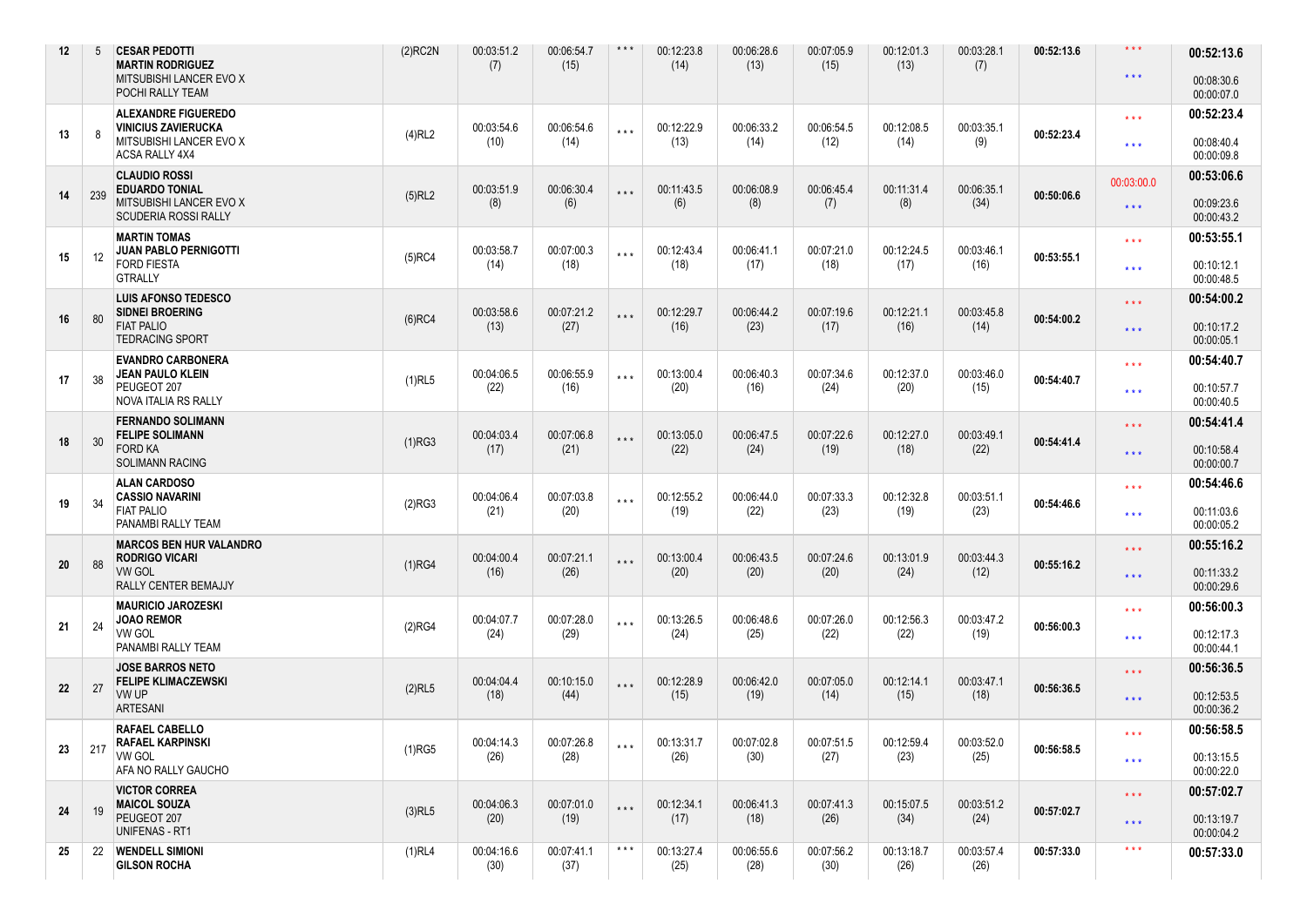|    |    | PEUGEOT 207<br>BRASCAL - CARAGGIO - LIMESTONE                   |           |                    |                    |                         |                    |                    |                    |                    |                    |            | $\star$ $\star$ $\star$ | 00:13:50.0<br>00:00:30.3 |
|----|----|-----------------------------------------------------------------|-----------|--------------------|--------------------|-------------------------|--------------------|--------------------|--------------------|--------------------|--------------------|------------|-------------------------|--------------------------|
|    |    | <b>VANDERLEI CARMINATTI</b><br><b>MARCO MARINI</b>              |           | 00:04:14.6         | 00:07:00.1         | $* * *$                 | 00:15:46.7         | 00:06:43.8         | 00:07:24.6         | 00:12:41.7         | 00:03:47.9         |            | $***$                   | 00:57:39.4               |
| 26 | 21 | <b>CHEVROLET CELTA</b><br>RC RACING - PNEUBEST                  | (2)RL4    | (27)               | (17)               |                         | (39)               | (21)               | (20)               | (21)               | (21)               | 00:57:39.4 | $\star$ $\star$ $\star$ | 00:13:56.4<br>00:00:06.4 |
|    |    | <b>GUNTER HINKELMANN</b><br>ANDRE F MUNIZ ALVES                 |           | 00:04:51.1         | 00:07:37.6         | $***$                   | 00:13:42.0         | 00:07:05.7         | 00:08:26.4         | 00:13:16.2         | 00:03:59.9         |            | 00:01:00.0              | 00:58:58.9               |
| 27 | 23 | RENAULT SANDERO<br>POMBO 27 RACING                              | (3)RL4    | (42)               | (35)               |                         | (28)               | (32)               | (36)               | (25)               | (29)               | 00:57:58.9 | $***$                   | 00:15:15.9<br>00:01:19.5 |
|    |    | <b>MARCOS DEBIEN</b><br><b>LEONARDO CARBONERA</b>               |           | 00:04:36.4         | 00:07:33.9         | $***$                   | 00:14:06.0         | 00:07:09.2         | 00:08:14.2         | 00:13:37.2         | 00:03:58.0         |            | $***$                   | 00:59:14.9               |
| 28 | 33 | VW UP<br>PROMACCHINA MOTORSPORT                                 | $(4)$ RL5 | (40)               | (32)               |                         | (34)               | (35)               | (33)               | (29)               | (27)               | 00:59:14.9 | $\star$ $\star$ $\star$ | 00:15:31.9<br>00:00:16.0 |
|    |    | <b>TIAGO KLIMACZEWSKI</b><br><b>JOSIANE KLIMACZEWSKI</b>        |           | 00:05:21.2         | 00:07:19.9         | $***$                   | 00:13:56.1         | 00:07:07.5         | 00:07:52.2         | 00:13:32.6         | 00:04:07.3         |            | $***$                   | 00:59:16.8               |
| 29 | 28 | <b>FIAT PALIO</b><br>PANAMBI RALLY TEAM                         | $(2)$ RG5 | (46)               | (25)               |                         | (33)               | (33)               | (29)               | (28)               | (31)               | 00:59:16.8 | $\star$ $\star$ $\star$ | 00:15:33.8<br>00:00:01.9 |
|    |    | <b>CARLOS ALBERTO CATIVELLI</b><br><b>TOMAS GABRIEL ALVAREZ</b> |           | 00:04:24.9         | 00:07:29.8         | $* * *$                 | 00:13:44.6         | 00:07:08.7         | 00:08:41.9         | 00:14:03.0         | 00:04:06.3         |            | $***$                   | 00:59:39.2               |
| 30 | 15 | <b>VW GOL</b><br>CHIAVAZZA RALLY TEAM                           | $(7)$ RC4 | (37)               | (30)               |                         | (29)               | (34)               | (39)               | (32)               | (30)               | 00:59:39.2 | $* * *$                 | 00:15:56.2<br>00:00:22.4 |
|    |    | <b>LUCIANO CASSOL</b><br><b>MARLON ZILL</b>                     |           | 00:04:17.4         | 00:07:33.8         | $***$                   | 00:14:20.5         | 00:07:26.5         | 00:08:28.8         | 00:14:14.4         | 00:04:08.5         |            | $***$                   | 01:00:29.9               |
| 31 | 95 | <b>FIAT PUNTO</b><br><b>SCORPUS RALLY</b>                       | (3)RG3    | (31)               | (31)               |                         | (35)               | (39)               | (37)               | (33)               | (32)               | 01:00:29.9 | $\star$ $\star$ $\star$ | 00:16:46.9<br>00:00:50.7 |
|    |    | <b>FELIPE KRINDGES</b><br><b>IGOR MARCANTI</b>                  |           | 00:04:22.5         | 00:07:53.4         | $***$                   | 00:14:35.7         | 00:07:12.4         | 00:08:23.4         | 00:13:43.2         | 00:04:27.5         |            | $***$                   | 01:00:38.1               |
| 32 | 47 | <b>VW GOL</b><br>AFA NO RALLY GAUCHO                            | $(4)$ RG3 | (36)               | (41)               |                         | (36)               | (37)               | (34)               | (30)               | (33)               | 01:00:38.1 | $* * *$                 | 00:16:55.1<br>00:00:08.2 |
|    |    | <b>SANDRO MARCELO SUPTITZ</b><br><b>BRUNA GIARETTA</b>          |           | 00:04:20.2         | 00:07:11.8         | $* * *$                 | 00:13:44.6         | 00:06:39.4         | 00:07:13.1         | 00:19:42.5         | 00:03:46.8         |            | 00:00:10.0              | 01:02:38.4               |
| 33 | 77 | <b>VW GOL</b><br><b>RALLY CASCAVEL</b>                          | (3)RG4    | (33)               | (23)               |                         | (29)               | (15)               | (16)               | (36)               | (17)               | 01:02:28.4 | $\star\star\star$       | 00:18:55.4<br>00:02:00.3 |
|    |    | <b>CESAR VALANDRO</b><br><b>LUCIVANE BALENA</b>                 |           | 00:04:16.2         | 00:07:06.9         | $***$                   | 00:14:59.4         | 00:06:49.9         | 00:07:40.0         | 00:22:26.1         | 00:03:59.6         |            | $***$                   | 01:07:18.1               |
| 34 | 69 | <b>FIAT PALIO</b><br>RALLY CENTER BEMAJJY                       | $(3)$ RG5 | (29)               | (22)               |                         | (37)               | (26)               | (25)               | (46)               | (28)               | 01:07:18.1 | $* * *$                 | 00:23:35.1<br>00:04:39.7 |
|    |    | <b>RANGEL SEGATTI</b><br><b>LEANDRO PICOLI</b>                  |           | 00:04:21.5         | 00:07:42.6         | $***$                   | 00:13:32.4         | 00:06:57.4         | 00:07:51.7         | 00:13:19.9         | 00:13:44.9         |            | 00:10:00.0              | 01:07:30.4               |
| 35 | 29 | CHEVROLET CELTA<br><b>OGRAM RACING</b>                          | $(4)$ RG5 | (35)               | (38)               |                         | (27)               | (29)               | (28)               | (27)               | (38)               | 00:57:30.4 | $\star\star\star$       | 00:23:47.4<br>00:00:12.3 |
|    |    | <b>TIAGO ANDRADE</b><br><b>MARCIANO ANDRADE</b>                 |           | 00:05:03.4         | 00:07:35.5         | $***$                   | 00:13:49.5         | 00:07:09.3         | 00:08:00.6         | 00:13:58.6         | 00:13:49.1         |            | 00:11:00.0              | 01:09:26.0               |
| 36 | 31 | VW GOL<br>ANDRADE RALLY TEAM                                    | (5)RG3    | (44)               | (33)               |                         | (31)               | (36)               | (31)               | (31)               | (45)               | 00:58:26.0 | $\star\star\star$       | 00:25:43.0<br>00:01:55.6 |
|    |    | <b>ELTON BORGES</b><br>EDIVAN FELIPE E                          |           | 00:04:15.7         | 00:07:35.9         | $\star$ $\star$ $\star$ | 00:15:06.5         | 00:07:05.0         | 00:08:11.7         | 00:15:21.7         | 00:13:49.1         |            | 00:10:00.0              | 01:11:25.6               |
| 37 | 37 | <b>VW GOL</b><br><b>ACER RALLY</b>                              | (6)RG3    | (28)               | (34)               |                         | (38)               | (31)               | (32)               | (35)               | (45)               | 01:01:25.6 | $\star\star\star$       | 00:27:42.6<br>00:01:59.6 |
| 38 |    | 35 JULIO ROMI<br><b>FRANCLI FUSINATTO</b>                       | $(7)$ RG3 | 00:04:27.3<br>(38) | 00:07:44.0<br>(39) | $***$                   | 00:13:51.0<br>(32) | 00:07:28.3<br>(40) | 00:08:32.1<br>(38) | 00:21:27.0<br>(40) | 00:13:49.0<br>(42) | 00:57:18.7 | 00:20:00.0              | 01:17:18.7               |
|    |    |                                                                 |           |                    |                    |                         |                    |                    |                    |                    |                    |            | $\star\star\star$       | 00:33:35.7               |